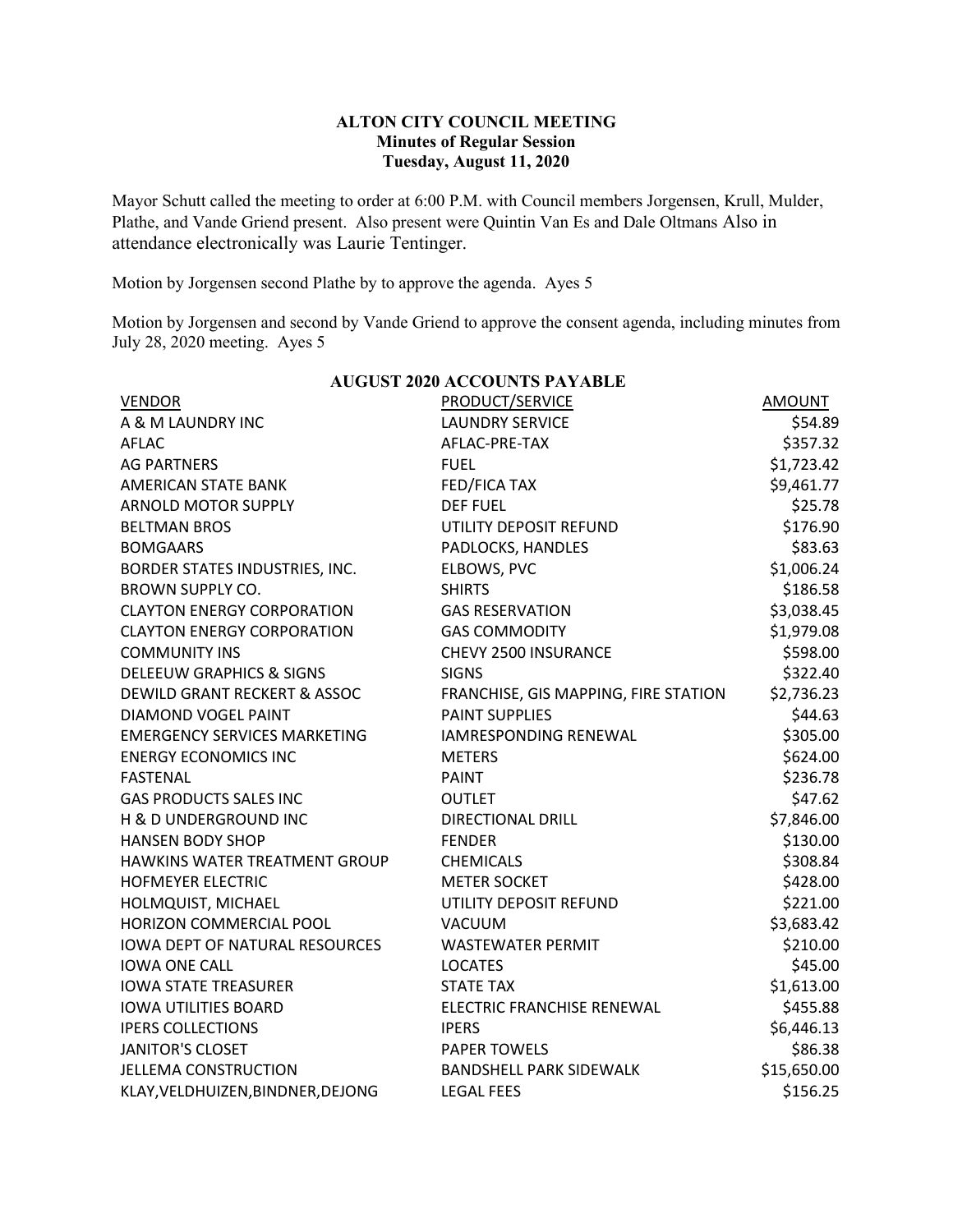| <b>KOPETSKYS ACE</b>            | <b>BENCHES, SUPPLIES</b>          | \$987.08     |
|---------------------------------|-----------------------------------|--------------|
| MID SIOUX OPPORTUNITY           | PROJECT SHARE                     | \$20.00      |
| MIDAMERICAN ENERGY              | <b>STREET LIGHTS</b>              | \$240.69     |
| MISSOURI RIVER ENERGY SERVICES  | <b>ELECTRIC</b>                   | \$55,575.80  |
| <b>MOUW MOTOR</b>               | <b>OIL CHANGE</b>                 | \$44.15      |
| MUNICIPAL UTIL-BILLS            | <b>UTILITIES</b>                  | \$2,502.48   |
| <b>NCC</b>                      | <b>FIREFIGHTER I BOOKS</b>        | \$180.00     |
| NEAL CHASE LUMBER CO            | MOWER, SUPPLIES                   | \$1,657.79   |
| NOTEBOOM ELECTRIC               | <b>BREAKER</b>                    | \$131.10     |
| ORANGE CITY MUNICIPAL UTILITIES | <b>BULK WATER</b>                 | \$10,008.81  |
| ORANGE CITY HEALTH SYSTEM       | DRUG TESTS, PARAMEDIC ASSIST      | \$193.00     |
| PAYROLL                         | PAYROLL 07/31/2020                | \$30,062.95  |
| PEFA, INC                       | <b>GAS COMMODITY</b>              | \$2,198.80   |
| PQL, INC                        | <b>ELECTRIC REBATE</b>            | \$201.00     |
| PREMIER COMMUNICATIONS          | PRINTER, IT SERVICES              | \$1,440.89   |
| REHAB SYSTEMS INC.              | MANHOLE REHAB, JET VAC CLEANING   | \$6,492.50   |
| <b>CECILIA SALAZAR</b>          | ELECTRIC, GAS, & SIDEWALK REBATES | \$658.00     |
| SANITATION PRODUCTS, INC        | STREET SWEEPER MAINTENANCE        | \$3,141.44   |
| SCHNEIDERMANN, BRENAN           | UTILITY DEPOSIT REFUND            | \$116.19     |
| <b>SIOUX COUNTY ENGINEER</b>    | <b>GRAVEL</b>                     | \$523.15     |
| <b>SIOUX COUNTY RECORDER</b>    | <b>RECORDING FEES</b>             | \$12.00      |
| <b>SIOUXLAND PRESS</b>          | <b>PUBLICATIONS</b>               | \$257.00     |
| TREASURER - STATE OF IOWA       | <b>WATER EXCISE TAX</b>           | \$1,770.00   |
| TREASURER - STATE OF IOWA       | <b>SALES TAX</b>                  | \$2,400.00   |
| TRI-STATE OVERHEAD SALES        | <b>SUPPLIES</b>                   | \$35.00      |
| UNITYPOINT CLINIC-OCC MED       | <b>DRUG TESTS</b>                 | \$84.00      |
| <b>USA BLUE BOOK</b>            | <b>GAUGE</b>                      | \$88.46      |
| VAN MAANEN'S RADIO SHACK        | <b>MOUSE</b>                      | \$39.58      |
| <b>VECTOR</b>                   | <b>DUES</b>                       | \$7,279.00   |
| VER HOEF AUTOMOTIVE INC         | 2020 CHEVY SILVERADO              | \$21,650.50  |
| <b>VERIZON</b>                  | <b>CELL PHONES</b>                | \$279.84     |
| <b>VISA</b>                     | SOFTWARE, MEETINGS, SUPPLIES      | \$624.13     |
| WELLMARK BLUE CROSS/BLUE SHIELD | <b>GROUP INSURANCE</b>            | \$10,054.00  |
| <b>WESCO DISTRIBUTION, INC.</b> | BOX PAD, CT                       | \$3,161.85   |
| <b>WEST IOWA TELEPHONE</b>      | TELEPHONE, FAX, INTERNET          | \$717.61     |
| <b>WILLIAMS &amp; CO</b>        | <b>AUDIT</b>                      | \$10,000.00  |
|                                 | <b>TOTAL ACCOUNTS PAYABLE</b>     | \$235,117.41 |

**FIRE STATION ADDITION:** Van Es spoke to the Council about the possibility of building a new fire station along Highway 10 on the land American State Bank purchased. The Council discussed infrastructure expense and the availability of the land. It was the consensus of the Council to have staff contact American State Bank to check on the availability of the land.

Van Es also presented the standard billing rates for the Architect's initial planning of the Fire Station Addition.

Motion by Plathe and second by Mulder to approve CMBA's hourly rate for the initial planning of the Fire Station Addition. Ayes 5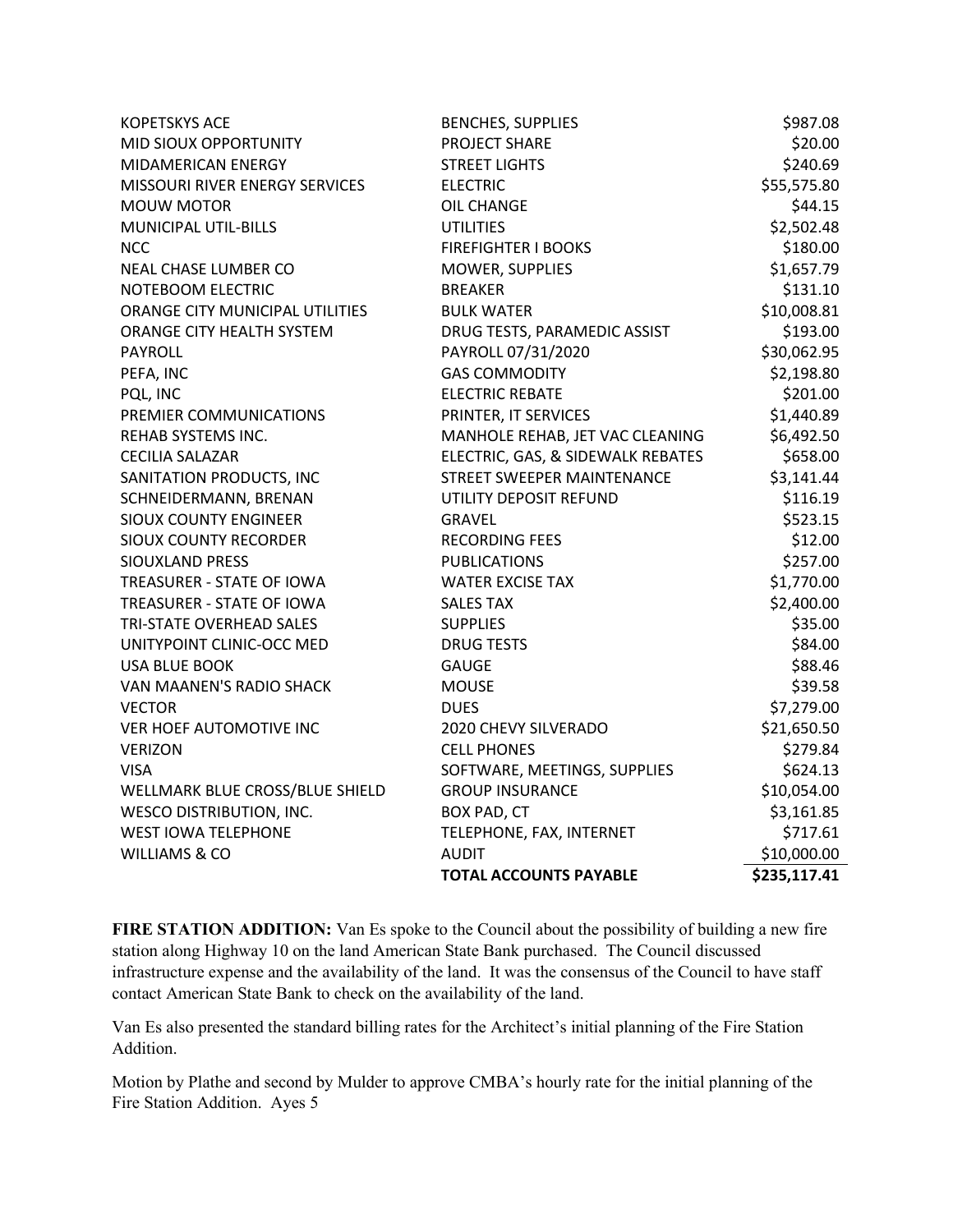Van Es left the meeting at 6:19 PM

**2020 GO BOND:** Mayor Schutt opened a public hearing at 6:20 PM. No written or oral comments were received. Mayor Schutt closed the public hearing at 6:25 PM.

## **RESOLUTION 20-22 "RESOLUTION INSTITUTING PROCEEDINGS TO TAKE ADDITIONAL ACTION FOR THE ISSUANCE OF NOT TO EXCEED \$1,650,000 GENERAL OBLIGATION REFUNDING CAPITAL LOAN NOTES"** was introduced and moved for adoption by Council Member Jorgensen. Mulder seconded the motion to adopt.

On roll call vote: Ayes: Jorgensen, Krull, Mulder, Plathe, Vande Griend Nays: None

Whereupon the Mayor Schutt declared the Resolution duly adopted.

**LIQUOR LICENSE:** The Yard Bar & Grill has submitted a liquor license application to extend service into the street for a barbeque contest.

Motion by Mulder and second by Krull to approve The Yard Bar & Grill's extended premise liquor license. Ayes 5

**POOL:** Oltmans presented the Council with a quote from Mongan Painting to sandblast and paint the concrete floor of both pools. As per the pool inspection the paint on the floor of the pool is peeling.

Motion by Krull and second by Plathe to approve the quote from Mongan Painting to sandblast and paint the pool. Ayes 5

**SGCC:** Jorgensen talked to the Council about Sioux Golf potentially purchasing a used mower that was not in their annual budget.

Jorgensen also informed the Council that the original materials quoted for the deck project were unavailable, and presented a quote received on available materials for the deck. The new quote is a better product and warranty and has rot resistant treatment but will cost \$1,500-\$2,500 more. Along with the new deck the Club would like to purchase new deck furniture with any excess proceeds.

It was the consensus of the Council to advise Sioux Golf to wait on the deck furniture until the deck is completed to ensure the funds raised are enough to cover that project. It was also the consensus of the Council that if Sioux Golf can fit the mower in their budget for the year the Council is not opposed to the purchase of the used mower.

Motion by Mulder and second by Krull to approve the purchase of the upgraded deck material for Sioux Golf & Country Club. Ayes 5

**BOARDS AND COMMISSIONS:** Oltmans informed the Council that Jan Coe was resigning from the Library Board and that Sheryl Slegers has volunteered to complete Coe's term.

Motion by Plathe and second by Jorgensen to approve the Library Board's appointment of Sheryl Slegers to complete the Board position for Jan Coe. Ayes 5

**OTHER BUSINESS:** It was the consensus of the Council to move the September meeting to the 15<sup>th</sup>.